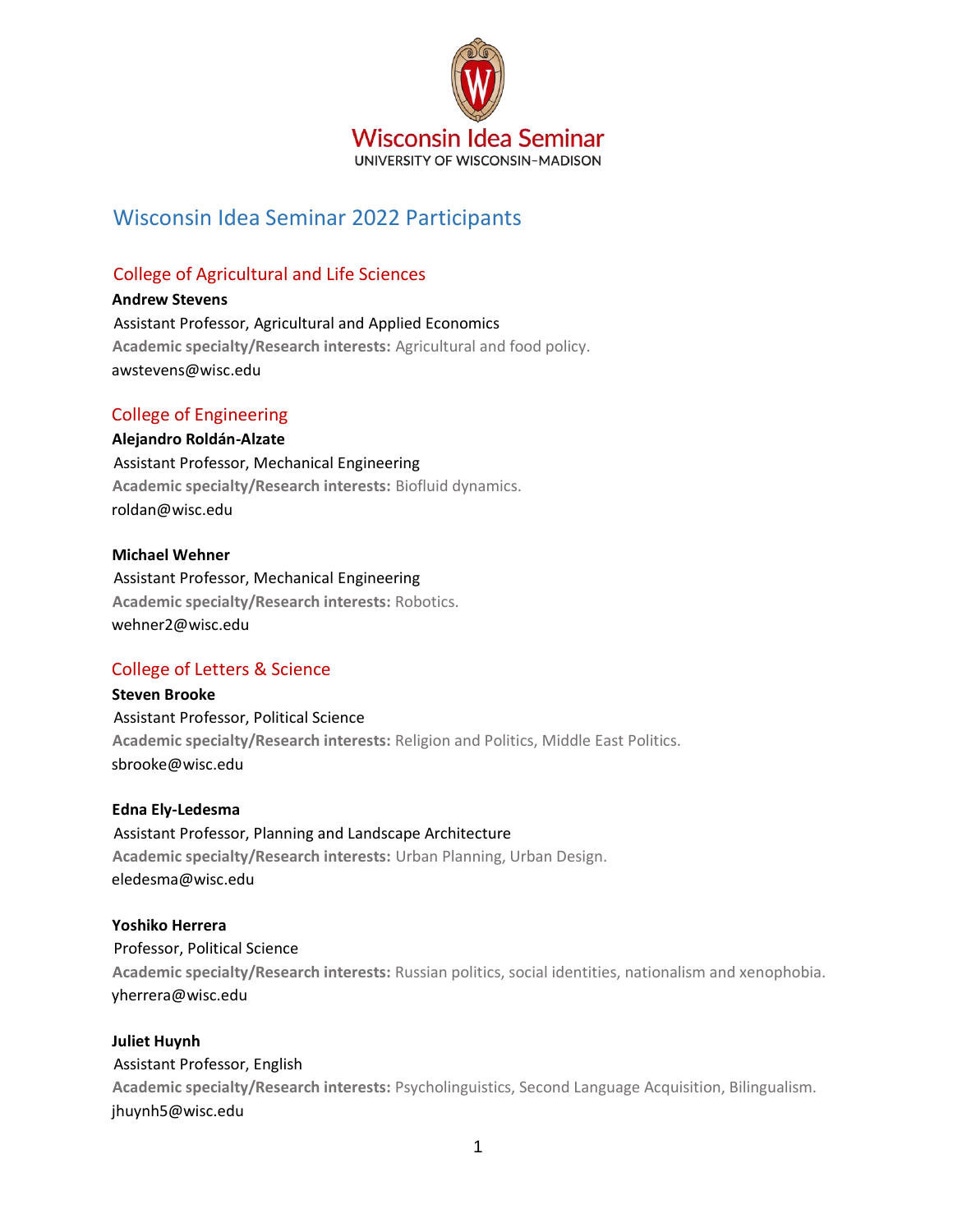#### **Katie Jensen**

Assistant Professor, Sociology and International Studies **Academic specialty/Research interests:** Asylum and refugees, racism, and the state. kcjensen@wisc.edu

#### **Tana Johnson**

Associate Professor, La Follette School of Public Affairs **Academic specialty/Research interests:** international relations and US foreign policy. tana.johnson@wisc.edu

#### **Jennifer Nelson**

Assistant Professor, Art History **Academic specialty/Research interests:** Art history. jnelson44@wisc.edu

## Division for Teaching and Learning

**Emily Dickmann**  Director for Training and Community Development, Office of Undergraduate Advising **Academic specialty/Research interests:** Motivational Interviewing. emily.dickmann@wisc.edu

### Division of Continuing Studies

**Christopher Pevey Harry**  Assistant Dean, Badger Precollege

**Academic specialty/Research interests:** Precollege Programs; Outreach; Diversity, Equity, Inclusion and Social Justice; Leadership; Study Abroad.

christopher.peveyharry@wisc.edu

### Division of Enrollment Management

#### **Will Lipske**

Associate University Registrar, Office of the Registrar

**Academic specialty/Research interests:** Curricular services, course catalog, academic programs management, athletic eligibility, and degree audit portfolio. will.lipske@wisc.edu

## Division of Information Technology

## **Todd Shechter**  Chief Technology Officer, Division of Information Technology **Academic specialty/Research interests:** Division of Information Technology. todd.shechter@wisc.edu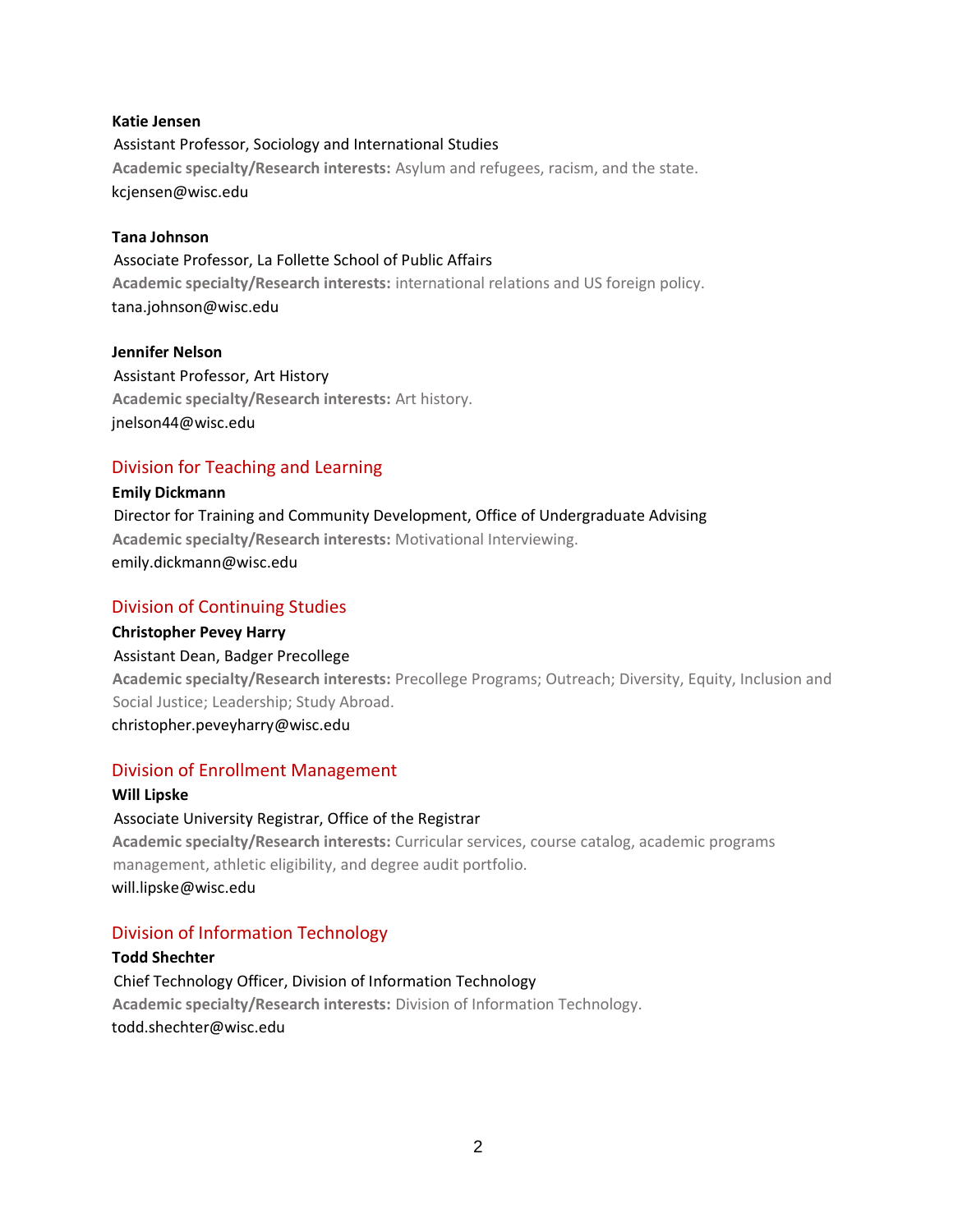### Facilities Planning and Management

**Tanara Teal-Tate**  Director, Parking Operations, Transportation Services **Academic specialty/Research interests:** Urban Education, ICL. tanara.tealtate@wisc.edu

### School of Education

**Maxine McKinney de Royston**  Assistant Professor, Curriculum and Instruction **Academic specialty/Research interests:** Race, identity relative to teaching and learning in k-12 settings, particularly in mathematics and science classrooms. mckinneyderoyston@wisc.edu

#### **Cory Sprinkel**

Community Engaged Scholarship Specialist, Morgridge Center for Public Service **Academic specialty/Research interests:** Community Engaged Scholarship. sprinkel@wisc.edu

#### School of Human Ecology

#### **Polina Levchenko**

Faculty Associate, Human Development and Family Studies **Academic specialty/Research interests:** Instructions in the area of human development and family studies.

plevchenko@wisc.edu

#### **Alvin Thomas**

#### Assistant Professor, Human Development and Family Studies

**Academic specialty/Research interests:** Clinical Psychology, Human Development & Family Studies, Positive youth development in context of race and gender for Black boys in America. I focus on strengths in Black families, the role of Black fathers through their presence and their own health. athomas42@wisc.edu

#### School of Medicine and Public Health

#### **Bernadette Gillick**

Associate Professor, Pediatrics **Academic specialty/Research interests:** Neuroscience. bgillick@wisc.edu

#### **Sarah Rothschild**

Executive Director, Wisconsin Medical Alumni Association **Academic specialty/Research interests:** Alumni Relations/Advancement. sbrothschild@wisc.edu